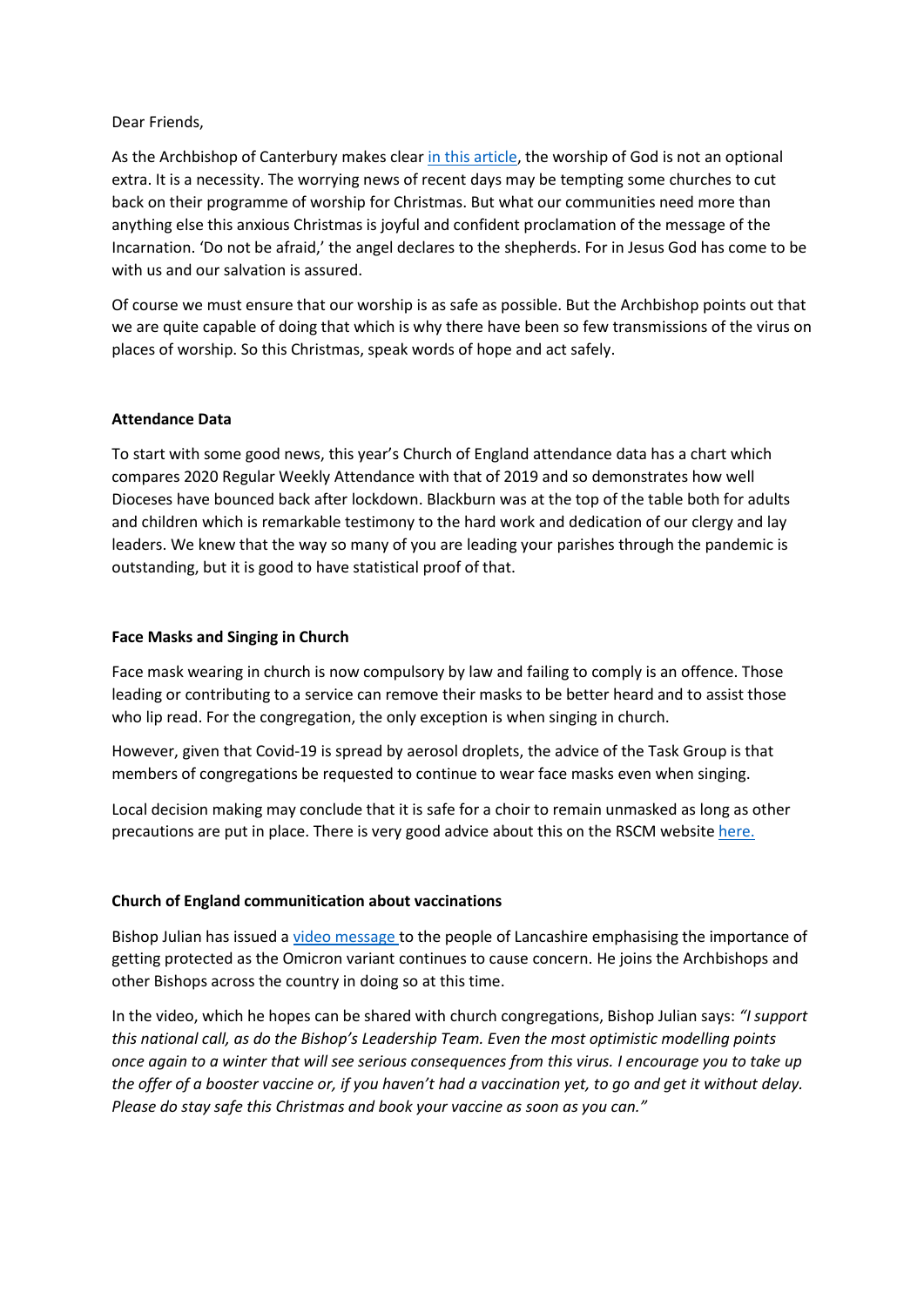## **Testing**

Whilst it is not compulsory, please do consider asking people to take a lateral flow test before big services and events. It would be wise to order test kits as early as possible.

## **Ventilation**

We know that 'the weather outside is frightful,' but well ventilated buildings make a massive difference to safety, in church and at home. Advise people to wrap up warm for Christmas and keep the air inside moving.

### **Advice for Clergy over Christmas**

**Plan B.** It could well be that you test positive or are asked to self-isolate in the next few days so it would be worth having in your back pocket a contingency plan in case you are suddenly unavailable. The local partnerships that we set up at the start of the pandemic may help in this regard.

**Post-Christmas Breaks.** It is hard work ministering against a backdrop such as this. If you have not yet planned a post-Christmas break, please do try and get something in the diary. If you are not sure where to go, [Whalley Abbey](https://www.whalleyabbey.org/) is a lovely place for a few days of rest and relaxation.

### **Christmas messages from all our Bishops**

The annual Christmas messages from Bishop Julian, Bishop Philip and Bishop Jill are out now and can be watched and shared online via our YouTube channel. There are also text versions available on the website; or to download as pdfs or Word documents. The latter are particularly useful if you are parish with people who are not online and you want to pass on the messages in printed form. You will find everything you need to engage with all the messages, [available here on the news section](https://www.blackburn.anglican.org/news) of the Diocesan website.

#### **Online multilingual Christmas service for the whole Diocese**

Our usual monthly Diocesan multilingual online service will be a celebration of Christmas. It will be led by The Revd Sarah Gill; livestreamed from 3pm on Sunday, December 19, from All Saints Higher Walton [via the Diocesan YouTube channel](https://www.youtube.com/channel/UCMZ_3qPsmiiP4-StDmTXrIw) and will be held in accordance with the Covid guidance at the time. If you can't watch it live, the service will remain after the live broadcast on the channel as a recording. [Find out more about it here.](https://www.blackburn.anglican.org/christmas-2021#heading-h2-3)

And don't forget our Advent and Christmas Resources page on the Diocesan website with videos, information, helpful materials for all ages and much mor[e here.](https://www.blackburn.anglican.org/christmas-2021)

### **Over the Christmas Break…**

The Coronavirus Task Group will be keeping a close eye on developments and it seems more than possible that extra measures will be introduced from St Stephen's Day. We will send out briefings as necessary to keep you apprised.